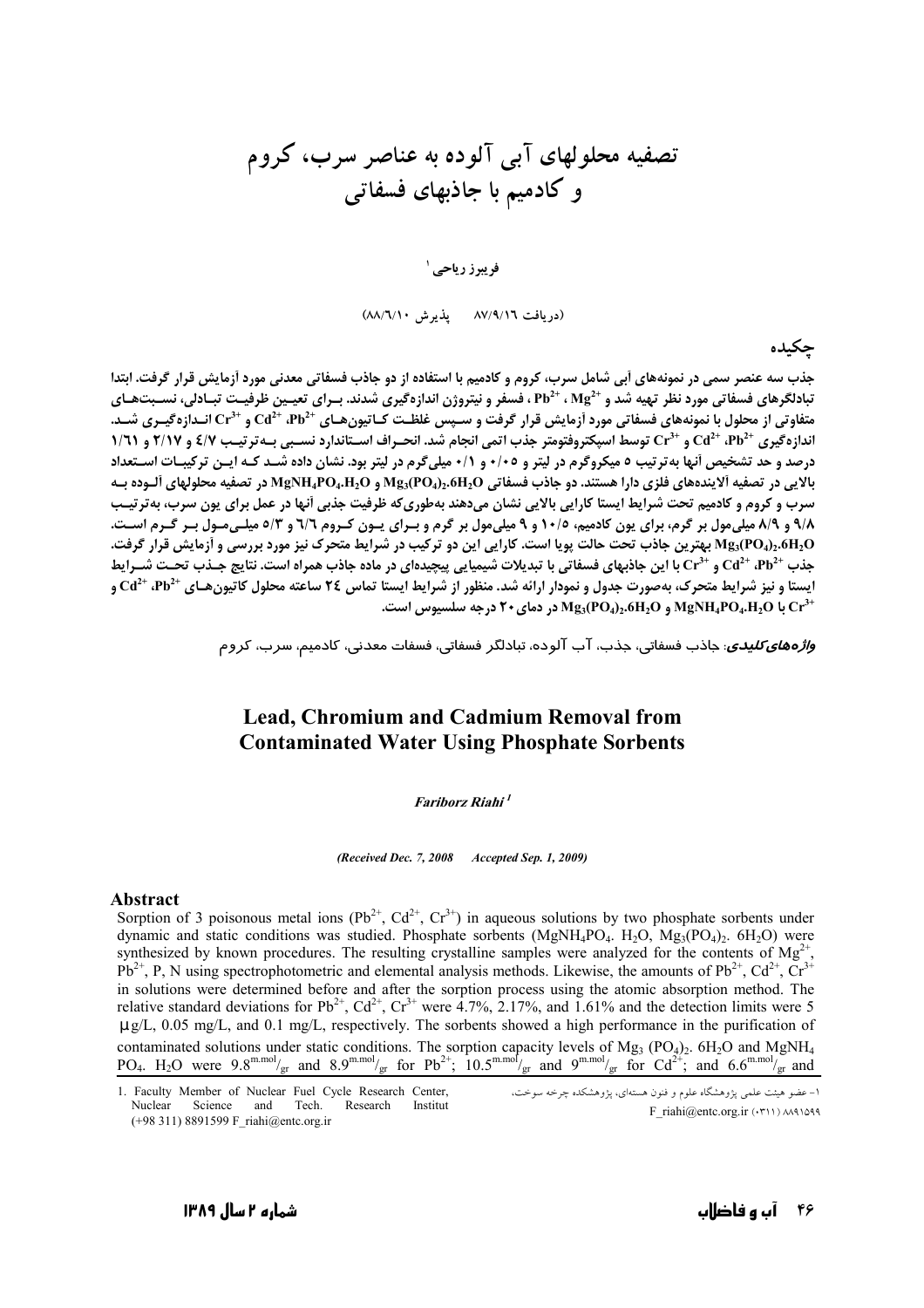5.3<sup>m.mol</sup>/<sub>gr</sub> for Cr<sup>3+</sup>, respectively. Pb<sup>2+</sup>, Cd<sup>2+</sup>, Cr<sup>3+</sup>. sorption by inorganic phosphate sorbents from solutions is associated with complicated chemical transformations of the sorbents. A proper account of these transformations allows for the sorption process to be optimized. The data on  $Pb^{2+}$ ,  $Cd^{2+}$ ,  $Cr^{3+}$  sorption under static conditions (24-h contact of Mg<sub>3</sub> (PO<sub>4</sub>)<sub>2</sub>. 6H<sub>2</sub>O, MgNH<sub>4</sub>PO<sub>4</sub>. H<sub>2</sub>O, with solutions at 20<sup>o</sup>C) and under dynamic conditions were obtained and the sorption behaviors of the metal ions were investigated in response to the sorbents used. It was found that Mg<sub>3</sub> (PO<sub>4</sub>)<sub>2</sub>. 6H<sub>2</sub>O was the best sorbent for Pb<sup>2+</sup>, Cd<sup>2+</sup>, Cr<sup>3+</sup> under dynamic conditions.

**Keywords:** Phosphate Sorbent, Sorption, Contaminated Water, Phosphate Exchanger, Inorganic Phosphate, Cadmium, Lead, Chromium

١- مقدمه

 $MgNH_4PO_4.H_2O$  9 تو ع تركيب فسسفاتي  $Mg_3(PO_4)_2.6H_2O$ و MgNH<sub>4</sub>PO<sub>4</sub>.H مورد بررسی قرار گرفت.

۲- مواد و روشها

 $MgNH_4PO_4.H_2O$ . ابتدا تبادلگر های فسفاتی مورد نظر تهیه شـدند. بسا ترکیسب محلولهسای پسک مسولار کلریسد منیسزیم و آمسونیم هیدروفسفات خالص بـا نسـبت ۱:۳ در دمـای ۹۰ درجـه سلسـیوس تهیه گردید [۱۸]. برای تعیین میزان  ${\rm Mg^{2+}}$  و  ${\rm Pb^{2+}}$  ترکیب بلوری از روش تیتراسیون کمیلکسومتری بهترتیب با استفاده از معرف اریوکروم بلک و زایلنول اورانژ استفاده شد. مقـدار فسـفر نمونـه بـا روش اسـپکتروفتومتري پــس از تشـکيل کمـپلکس آبـي موليبــدن و مقدار نيتروژن با آناليز عنصري تعيين شد تا معلوم شود نمونـه تهيـه شده، ناخالصي <sup>+2</sup>Pb نداشته باشد [19]. زيرا اين احتمال وجـود دارد که مواد اولیه برای تولید ترکیب تبادلگرهای فسیفاتی دارای مقیادیر بسیار ناچیز ناخالصی سرب بوده باشـند. میـزان آب نیـز بـا سـنجش کاهش وزن نمونه طے کلسینه کردن و پاکسر گیاز آمونساک موجبود در ترکیب MgNH<sub>4</sub>PO<sub>4</sub>.H<sub>2</sub>O تعیین گردید.

تركيب Mg<sub>3</sub>(PO<sub>4)2</sub>.6H<sub>2</sub>O بيا واكسنش محلولهياي سيولفات منیزیم و سدیم هیدروفسفات در pH برابر ۹ و در دمـای ۴۰ درجـه سلسميوس همراه با افرودن محلول NaHCO3 تهيمه گرديمد  $JY$ )  $JY$ 

 $\text{C}t^{3+}$  برای مطالعه جذب تبادلی کاتیونهای $\text{C}d^{2+}$  .  $\text{C}d^{2+}$  .  $\text{C}t^{3+}$ آزمایش ها در دوحالت ایستا و پویا انجام شد. در حالت ایستا، نمونه آب آلوده مورد آزمایش بهصورت بچ<sup>\</sup> توسط جاذب فسفاتی تصفیه گردید و تا تکمیل جذب یون آلاینده، حجم نمونه آب مورد آزمایش ثابت باقی ماند. در حالت یو با، نمونه آب مورد تصفیه بهطور پیوسته و با دبی معین از یک ستون حاوی جاذب فسفاتی عبور داده شد.

تحت شیرایط ایستا، مقیادیر متفیاوت از ۰/۰۱تیا ۰/۲گیرم نمونـههـای فسـفاتی (۱۰۰ تـا ۲۰۰ میکرومتـر ) در دمـای اتـاق در تماس با محلولهای ppm-۱۰۰-۱۰۰۰ کاتیونهای بالا قرار گرفتند.

فناوري حذف بونءاي فلزي از آبهاي آلوده بـا اسـتفاده از حاذبهـا و تبادلگرهای یونی در سالهای اخیر کاربرد فزایندهای یافته است [١-٣]. بيراي حيذف فليزات سينگين روشيهاي متعبددي از جمليه ترسیب شیمیایی، فیلتراسیون غشایی، تبادل یـونی، فراینـدهای الكتروليتيك، بيوجذب و جذب بهوسيله تركيبات زيركونيم فسـفات استفاده شده است [۴-۹]. هر یک از این فراینـدها دارای محاسـن و نیز محدودیتهایی مثـل هزینـه زیـاد و غیـر اقتصـادی بـودن و عـدم کارایی در مقادیر بسیار کم آلایندهها هستند.

جدب توسط كربن فعال بهخصوص در غلظتهـاي كـم، فراينـدي مؤثر براي حذف فلزات سنگين است. امـا اسـتفاده از كـربن فعـال دارای هزینه بالایی است [۷ و ۱۰]. جذب بعضی یونهای فلزی در محلولهـاي آبـي بـا اسـتفاده از تركيبـات فسـفاتهـاي زيركـونيم و فسفاتهاي كلسيم قبلاً مورد مطالعـه قـرار گرفتـه و نتيجـهگيـري شده است که فرایند جذب با مکانیسم تبادل یـونی انجـام مـیشـود [٨ و ١١-١۴]. با اين وصف در مواردي رهاسازي يون هاي تبادل شده به درون محلول خارج، غیرهم ارز است یعنی تبـادل یـک یـون فلز با بار n+ در محیط آبـی بـا یـک کـاتیون بـا بـار n+ در ترکیـب تبادلگر فسفاتهاي زيركونيم وكلسيم بـهدليـل تغييـر در سـاختار شبکه ترکیب فسفاتی، دارای نسبت ۱:۱ نیست و از نسبتهای دیگری پیروی میکندکه تأکیـدی اسـت بـر اینکـه فراینـد بـا انجـام واکنشهای فرعی پیچیده میگردد [۱۴ و ۱۵]. دادههای قبلی نشـان  $\rm Ca_{10}(PO_4)_6(OH)_2$  می دهد که جذب  $\rm Pb^{2+}$ با هیدروکسـی آپاتیـت د همراه با تغییرات پیچیده شیمیایی است کـه بـر پارامترهـای تبـادلی تأثیر مبیگذارد. خـواص تبـادل پـونی فسـفاتهـای منیـزیم خیلـی شناخته شده نیست. در مـورد تبـادل پـونی فلـزات قلیـایی بـر روی جاذبهـــاى فســــفاتى معــــدنى مثــــل Mg3(PO4)222H2O.  $MgNH_4PO_4.H_2O$ و MgNH4PO4.H2O مطالعاتي انجام شده است [١۶ و ١٧]. علت انتخاب اين نوع جاذبها اين است كه اين جاذبها ارزان و اقتصادی هستند، در غلظتهای پـایین قابلیـت بسـیار خـوبی نشان می،دهند و آلایندگی ثانویه مخاطرهآمیزی برای محیط زیست بهجا نعبی گذارنید. در این تحقیق، حیذب ${\rm Cd}^{2+}$  ،  ${\rm Cd}^{2+}$  با دو

آب و فاضلاب ۴۷

 $1$  Batch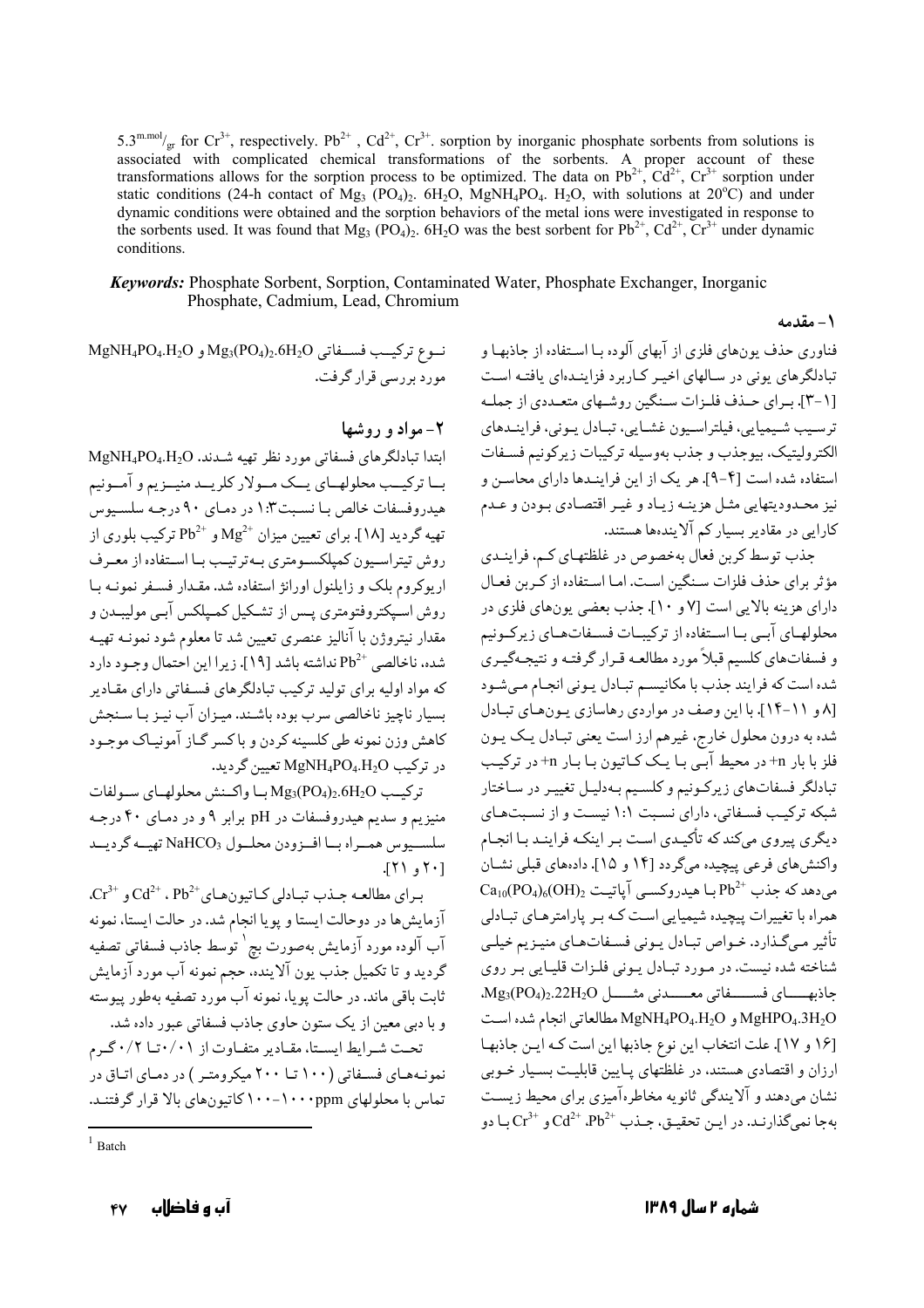برای تعیین ظرفیت تبادلی، نسبتهای متفاوتی از محلول با نمونههای فسفاتی مورد آزمایش قـرار گرفتنـد. مخلـوطهـای نمـک فسفاتي و محلولها در دماي حدود ٢٥ درجه سلسيوس و بـهمـدت ۲۴ ساعت با همزدن متناوب در تماس قرار گرفتند. سپس رسـوبات از محلول جداسازی و با آب شسته شـد و تحـت هـوا خشـک شـد.  $Cr^{3+}$  و  $Cr^{3+}$  میسزان کساتیون هسای  $Cd^{2+}$ ،  $Pb^{2+}$  بسا روش جسذب اتعسی اندازهگیری شدند و نیز pH محلول در طی آزمایش تعیین گردید.

۳-نتايج و بحث

شرايط و مكانيسم جـذب  ${\rm Cd^{2+}}$  ،  ${\rm Pb^{2+}}$  بـا دو تركيـب جـاذب فسفاتی بررسی شـد. سـرعت جـذب، یـک ویژگـی ارزشـمند بـرای استفاده عملی از جاذبها در تصفیه محلولهای آلوده به یونهای فلزات واسطه و سنگین است. در مورد جاذبهای معیدنی، این ویژگی مي تواند وابسته به شرايط جذب، ساختار جاذب و تبديلات فـازي و تحولات شیمیایی توأم با آن باشد.

جذب با مكانيسم تبادل يوني بهصورت واكنش هاى زيـر اتفاق مىافتد

- $MgNH_4PO_4.H_2O + Pb^{2+} \rightarrow PbNH_4PO_4.H_2O + Mg^{2+}$  $(1)$
- $MgNH_4PO_4.H_2O$  +  $Cd^{2+}$   $\rightarrow$  CdNH<sub>4</sub>PO<sub>4</sub>.H<sub>2</sub>O +  $Mg^{2+}$  $(1)$
- $MgNH_4PO_4.H_2O + Cr^{3+} \rightarrow CrPO_4H_2O + Mg^{2+} + NH_4^+$  $(5)$

 $\mu$ ا بر این اساس، ۱ مول از MgNH4PO4.H2O قادر به حیذب ۱ مول كساتيون فلسزى است. حسداكثر مقسدار <sup>+2</sup>Pb كسه بسا اخستلاط ۱۰۰۰ میلے لیتر از ۱۰۰۰ ppm انترات سرب یا ۱۰۰ میلے گیرم از ميلي مول است. MgNH4PO4.H2O اما آزمایش هـای انجـام شـده در ایـن تحقیـق نشـان داد کـه غلظـت و +2°Cd در چنین محلولهـایی طـی یـک روز تـا مقـادیر Cd<sup>2+</sup> ، Pb بیشتری تنیزل یافت. بیهعنیوان مثبال بیرای <sup>+2</sup>Pb، جیذب اضیافی مي توانيد از تبيديل شيميايي MgNH4PO4.H2O به اور توفسفات سرب (واكنش ٢) يا به پيرومورفيت (واكنش ٣) حاصل شود

 $2MgNH_4PO_4.H_2O + 3Pb^{2+} \rightarrow Pb_3(PO_4)_2 +$  $(\mathfrak{f})$  $2\text{Mg}^{2+}$  +  $2\text{NH}_4^+$  +  $2\text{H}_2\text{O}$ 

$$
3\text{MgNH}_4\text{PO}_4.\text{H}_2\text{O} + 5\text{Pb}^{2+} \to \text{Pb}_5(\text{PO}_4)_3\text{OH} +
$$
 (2)

$$
3\text{Mg}^{2+} + 3\text{NH}_4^+ + \text{H}^+
$$

آنالیز محصول تبادل بهوسیله اشعه ایکس نشیان مے دهید ک فرايند مطابق واكنش ۵ ييش مي رود [۲۰]. ايـن واكـنش بـا نتـايج تجربي جذب کاتيونها در اين تحقيق نيز -تأييد مي شود.

$$
3Mg_3(PO_4)_2.6H_2O + 10Cd^{2+} \rightarrow 2Cd_5(PO_4)_3.OH +
$$
  
\n
$$
9Mg^{2+} + 2H^+ + 4H_2O
$$
 (Y)

$$
\begin{array}{c}\n 2 \\
\times \\
\hline\n \text{Mg}_{3}(PO_{4}).6H_{2}O + 2Cr^{+3} \rightarrow Cr_{2}(PO_{4})_{2}.6H_{2}O + 3Mg^{2+} \\
(A)\n\end{array}
$$

در ايـن حالـت حـداكثر ظرفيـت تبـادل محاسـبه شـده يعنـى ٩ میلی مول بر گرم از جاذب مطابق واکنش هـای ۶ و ۷، بـرای <sup>+2</sup>Pb و به نتیجه تجربی نزدیک میشود. جذب این پـونهـا از محلـول  $\operatorname{Cd}^{+2}$ توسط Mg3(PO4)2.6H2O با سرعت بالايي كه بستگي بـه غلظـت محلول مورد تصفيه دارد، پيش مي رود. علي رغم سرعت بالاي تبدیل این ترکیب به پیرومورفیت، ترکیب حاصل بـهخـوبی متبلـور مسهى شسود. دادهمساي مربسوط بسه جسدب از محلولهساي

و "Cr<sup>3+</sup> د د ۱۰۰-۱۰۰ کساتیون هسای  $\operatorname{Cd}^{2+}$ ، Pb<sup>2+</sup> د بهوســیله جاذبهای فسفاتی در نسبتهای متفاوت در شکلهای ۱ و ۲ ارائه شده است.

ظرفیتهای جذبی تجربی حاصل از این تحقیق نشان می دهـد کـه مطابق ایزوترمهای مربوطه، دو ترکیب فسفاتی MgNH4PO4.H2O  $\lambda$ /۹ و Mg3(PO4)2.6H2O برای یون  $\rm{Pb}^{2+}$ بهترتیب برابر با ۹/۸ و ۹/۹ میلی مول بر گرم، برای یون<sup>+</sup>Cd برابـر بـا ۱۰/۵و ۹ میلـی *م*ـول بـر

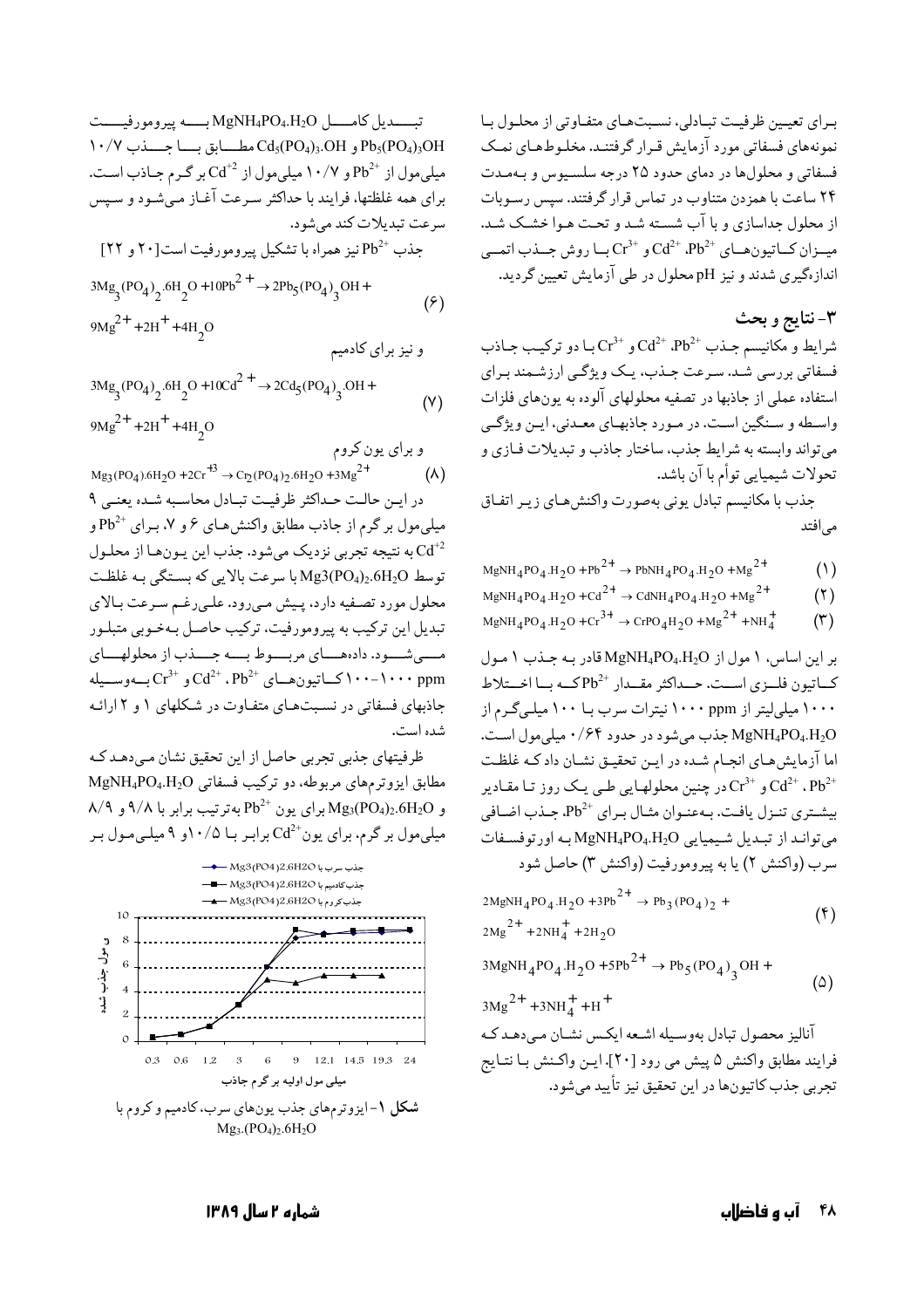برای مطالعه تبادل تحت شرایط متحرک (جـاری)، میـزان ٠/١ گرم جاذب فسفاتي با نسبت ١:٢٠در سوسيانسيون آبي با سیلیس مخلوط و در لوله ای بهطول ۱۰ سانتی متر و قطر ۵ میلی متر یر شد. سپس محلول ۱۰۰۰ppm (۲۰۰۰ppm و  $\mathrm{Cr^{3+}}$  با سرعت ثابت ١ ميلي ليتر بـر دقيقـه از آن عبـور داده شـد. محلولهـاي عبور کرده از ستون در فواصل معـین، نمونـهبـرداری و مـورد آنـالیز قرار گرفتند. بر ایـن اسـاس منحنـیهـای مربوطـه ترسـیم و كـارايي ستون از جنبه میـزان غلظـت کـاتیونهـای مـورد نظـر در محلـول و میسزان تبسادل جساذب مسورد ارزیسایی قسرار گرفست [۱۲] (شکلهای ۳ و ۴). رقیــق ســازی جــاذب فســفاتی بـا پرکننــده خنثــی سیلیسی باعث میشود که آزمایش سهل تر انجام پذیرد.

بررسی های انجام شده نشان مبی دهـد کـه ترکیـب فسـفاتی نـوع MgNH4PO4.H2O براى تصفيه تحت شرايط متحرك (غير ايستا) مناسب نیست. هرچند که حلالیت ایـن ترکیـب بـهانـدازه کـافی کـم است، اما خصوصیت حداقل زمان اثرگذاری و تبـادل پـون بـرای آن کمی بزرگ است، لـذا اسـتفاده از آن در شـرابطی کـه امکـان تصـفیه نمـونه آب آلوده در حالت ستـوني و بـهصورت جـاري وجود داشتـه



شکل ۳-منحنیهای ارتباط جذب یونهای سرب، کادمیم و کروم با زمان توسط Mg.NH4.PO4.H<sub>2</sub>O





گرم و برای یون<sup>+3</sup>Cr برابـر بــا ۶/۶ و ۵/۳ میلـیمـول بـر گـرم است در حالی که یکی از بهترین جاذبهای شناخته شده معـدنی یعنـی زیرکونیم فسفات حـداکثر دارای قابلیـت جـذبی معـادل ۲/۵ میلـی  $Pb^{2+}$  مول از  $Pb^{2+}$ بر گرم جاذب است [۲۳].

این نتایج نشان میدهد که در مقایسه بـا برخـی از تکنیـکهـای معمول، استفاده از جاذبهای فسفاتی برای جذب سه پون فلـز مـورد بررسي از جنبه ظرفيت جذب بر واحد جرم جـاذب، حـداقل غلظـت آلاینده بهجای مانده در نمونه آب و نیز ایجاد آلودگی ثانوی قابلیت بیشتری دارند. جاذب فسفاتی، یون منیزیم بـر جـای مـیگـذارد امـا روش ترسیب شیمیایی دارای آلودگی ثانویـه بیشـتری اسـت. روش فیلتراسیون غشایی و تبادل یونی و نیز استفاده از کربن فعـال ضـمن مؤثر بودن، داراي هزينـه بـالاتر و كـارايي كمتـر در مقـادير بسـيار جزیی عناصر آلاینـده هسـتند [۴، ۷، ۱۰، ۲۴ و ۲۵]. در مقایسـه بـا تبـادلگر هیومیـک اسـید، جاذبهـای فسـفاتی بـرای جـذب کـروم، از راندمان بالاترى برخوردارند [١۴].

ایزو تر مهای بالا نشـان مـی دهـد کـه ظرفیـت تبـادلی بـز رگ دو ترکيب فسفاتي، مي تواند حتى تا غلظتهاي تعــادلي کوچـک  $\mathrm{Pb}^{2+}$  در محلول نیز ادامه پابد. این امر، فسفاتهـای منیـزیم را بـرای تصـفیه محلولهای با غلظت بالا و همینطور خیلی رقیق، مناسب می سازد. در ايسسسن شسسسرايط، دو جسسساذب MgNH4PO4.H2O و يونهاي  ${\rm Cd^{2+}}$  ، ${\rm Pb^{2+}}$ و  ${\rm C}$ را بهطور تقريباً Mg3(PO4)2.6H2O كامل از محلولهای آنها حذف می نمایند.

حلاليت MgNH4PO4.H2O در محلولهاي رقيق حداقل است ولي بعضي خواص متفاوت اين جاذب مثل امكـان ممانعـت نفـوذي فرايند، حداقل در شكل جذب محلولهاي غليظ مـي توانـد منجـر بـه بروز مشکلاتی در اجرای وضعیت ستونی جـذب پـونهـای مـذکور برای استفاده در حالت تصفیه غیر ایستا شود.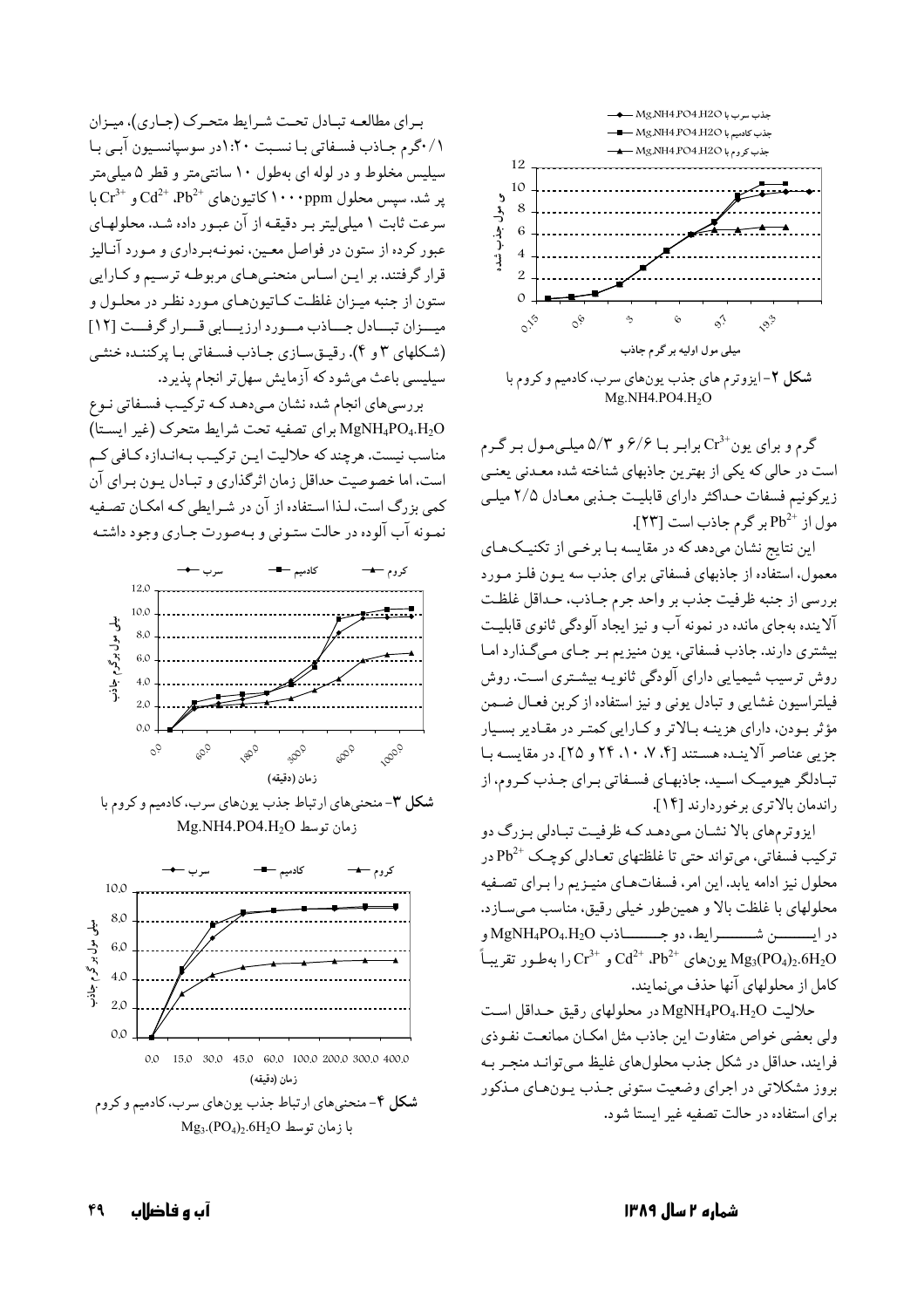باشد، نامناسب است. این تأخیر در زمان تبـادل را مـی تـوان بـه ممانعت نفوذي كاتيونها در طي تبادل نسبت داد. در واقع فراينـد تبادل، ابتدا برای غلظتهای متفاوت بهسرعت آغاز مـیشـود ولـی در ادامه و در اوایل تبادل، کند میگردد. در واقع این کنـد شـدن تبـادل بهدلیل تشکیل محصولی بی شکل است که از تحویل یونهای مورد نظر به سطح تغییر نکرده جاذب ممانعت میکند.

وقتی سیستم در دمای معینی حفظ شود، پس از مـدتی محصـول متبلور شده و لایه ممانعت کننده تبادل تخریب مبی شود و سـرعت تبادل مجدداً افزایش مییابد. زمان لازم برای فعال سازی مجدد، در غلظت ۲۴/۱میلی مول بر گرم جاذب، در حدود ۴ ساعت است. بنابراين در مورد MgNH4PO4.H2O ييشرفت تبادل بهوسيله شرايط نفوذي يونهاي تحت تبادل تعيين مي شود و اين عامل نيز به سرعت تبلـور محصـول تشـكيل شـده بسـتگي دارد. تبـادل يـون بـا از ابتدا با سرعت آغاز می شود و بدون وقفـه بـا ${ {\rm Mg}_3( {\rm PO}_4)_2.6 {\rm H}_2 {\rm O}}$ سرعت تکمیل می شود.

لازم به ذکر است کـه علـىرغـم سـرعت بـالاي تبـادل، ترکيـب

- ۵- مر اجع 1- Sardashti, A. (2003). "Removal of chromium from industrial wastewater." J. of Water and Wastewater, 45, 18-25 (in Persian).
	- 2- Liberti, L., lopez, A., Amicarelli, V., and Boghetich, G. (1995). "A review of the RIM-MUT process natural zeolite." Int. Comm. Nat. Zeolit Brock Port, New York, 351-362.
	- 3- Dimitova, S. (1996). "Metal sorption on blast furnace slage." Water Research., 30 (1), 222-228.

تصفيه مفيد است.

- 4- Woodberry, P., Stevens, G., Snape, I., and Stark, S. (2006). "Removal of metal contaminants by ion-exchange resin columns." Solvent Extraction and Ion Exchange, 24 (4), 603-620.
- 5- Mahvi, A. H., Bina, B., and Saeedi, A. (2002). "Heavy metal removal from industrial effluents by natural fibers." J. of Water and Wastewater, 43, 2-6 (in Persian).
- 6- Aderhold, D. (1996). "The removal of heavy metal ions by Seaweeds and their derivatives." Bioresource Technology, 58 (1), 1-6.
- 7- Wilkins, E., and Yang, Q. (1996). "Comparison of the heavy metal removal efficiency of biosorbents and Granular Activated Carbons." J. of Environmental Science and Health, 31 (9), 2111-2128.
- 8- Pan, B., Zhang, Q., Du, W., Zhang, W., Pan, B., Zhang, Q. Xu, Z., and Zhang, Q. (2007). "Selective heavy metals removal from waters by amorphous zirconium phosphate: Behavior and mechanism." Water Research, 41 (14), 3103-3111.
- 9- Suzuki, T.M., Kobayashi, S., Pacheco Tanaka, D. A., Llosa Tanco, M.A., Nagase, T., and Onodera, Y. (2004). "Separation and concentration of trace  $Pb(II)$  by the porous resin loaded with  $\alpha$ -zirconium phosphate crystals." Reactive and Functional Polymers, 58 (2), 131-138.
- 10- Gomez, S. (1998). "Adsorption of Mercury, Cadmium and Lead from aqueous solution on heat treated and sulfurized activated carbon." Water Research, 32 (1), 1-4.

تبادل یافته بهخوبی متبلور می شود و لایـه ممانعـت کننـده تبـادلی ماننـد مـورد قبـل، فرصـت تشـكيل نمـى يابـد. بنـابراين تركيـب

Mg3(PO4)2.6H2O علاوه بر حالت ايستا، در شرايط يويا نيز

 $Mg(PO_4)_2.6H_2O$  و تركيسب فسسـفاتي MgNH4PO4.H2O و Mg

کارایی بسیار خوبی در تصفیه محلولهای آلـوده بـه سـرب و کـروم و کادمیم نشان مـي دهنـد و ظرفيـت جـذبي آنهـا در عمـل بـراي يـون

سرب، بهترتیب برابر با ۹/۸ و ۸/۹ میلی مول بر گرم، برای بون

کادمیم، برابر با ۱۰/۵ و ۹ میلیمول بر گرم و برای یون کـروم برابـر

با ۶/۶ و ۵/۳ میلی مول بر گرم است. بهترین جـاذب بـرای \*Pb2.

و  $Cr^{3+}$ تحت حالت یو یـا ترکیب Mg<sub>3</sub>(PO<sub>4</sub>)<sub>2</sub>.6H<sub>2</sub>O اسـت.

جـذب و تبـادل توسـط ايـن عوامـل از محلولهـاي آلـوده همـراه بـا

تبيديلات شيميايي پيچيدهاي در مياده جياذب است و مطالعيه و

بررسی پیشتر پر روی این فعل و انفعالات در پهبود کارایی حیذب و

جاذب مناسبي براي يونهاي مورد بحث است.

۴-نتىجەگىرى